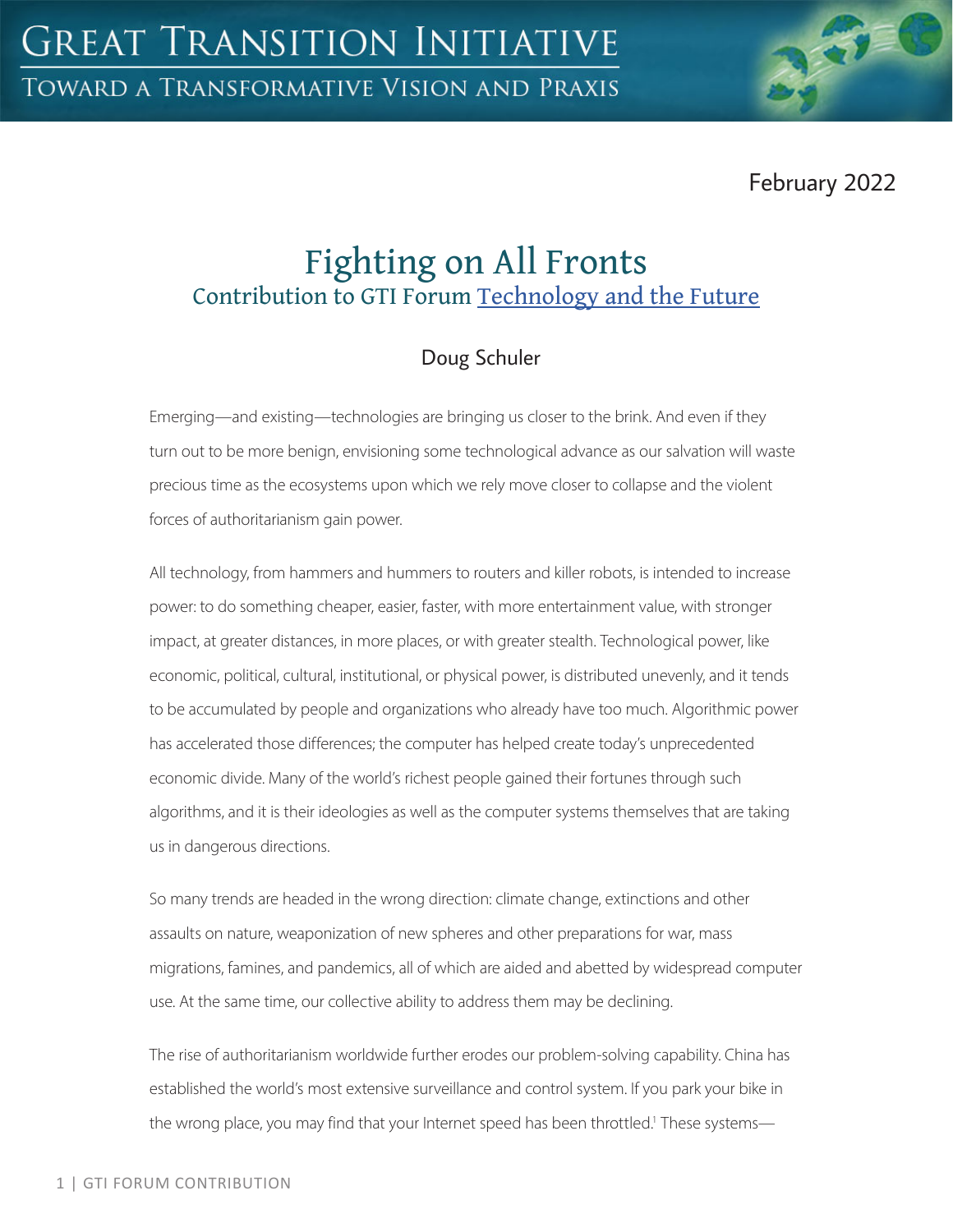and China is not the only producer—are being purchased by authoritarian regimes who are eager to maintain tight control and keep track of their enemies.<sup>2</sup> In cause for alarm, recent surveys have shown that people in less autocratic countries are turning away from democracy and towards authoritarianism because of government dissatisfaction.

Meanwhile, the man who used algorithms to expose millions of unsuspecting users on his platform to racist propaganda is now welcoming us to a glittering three-dimensional zone where everyone will want to be since the weather, actual and metaphoric, outside the zone is so frightful. Twitter's Jack Dorsey and the venture capitalists argue about what form Web3 will take, but agree (without consulting us) that it will be based on blockchain technology and cryptocurrency.3

Even relatively benign technology presents challenges. It uses too much energy, and its usage is accelerating dramatically. According to a recent ACM TechBrief, "The energy demands and carbon output of computing and the entire ICT sector must be dramatically moderated if climate change is to be slowed in time to avoid catastrophic environmental damage."4 Data centers use about 3% of the world's global electricity, twice as much as they did ten years ago. The use of AI takes a large bite: the required resources are doubling every few months; the usage increased an estimated 300,000 times between 2012 and 2018.

Will AI induce painful unemployment? The US has apparently already made that commitment. Companies are enthusiastically developing applications designed to perform tasks that humans do now. This could lead to mass demonstrations and social upheaval with unknown consequences. A progressive platform regarding AI would include more regulation and more transparency. (But not just for AI: less-smart software is also very capable of reinforcing racism and other unfortunate biases.) Bitcoin and other cryptocurrencies are a boon to speculators and criminals as well as those whose ideology alleviates them from tax burdens. Incidentally, the current dollar-based economy is far more egalitarian than the Bitcoin economy. And use of blockchain/cryptocurrency technology is growing so rapidly that its carbon footprint now exceeds that of entire nations.<sup>5</sup>

My version of moving forward is not popular because it relies on humans changing behavior and acting responsibly. Any "solution" that I would proffer would not rely entirely on government (or its absence); luck; technology; divine intervention; AI; demonization of people due to gender, sexual preferences, creed, race, etc.; neoliberalism (or its abolition); a favorable arc of history; or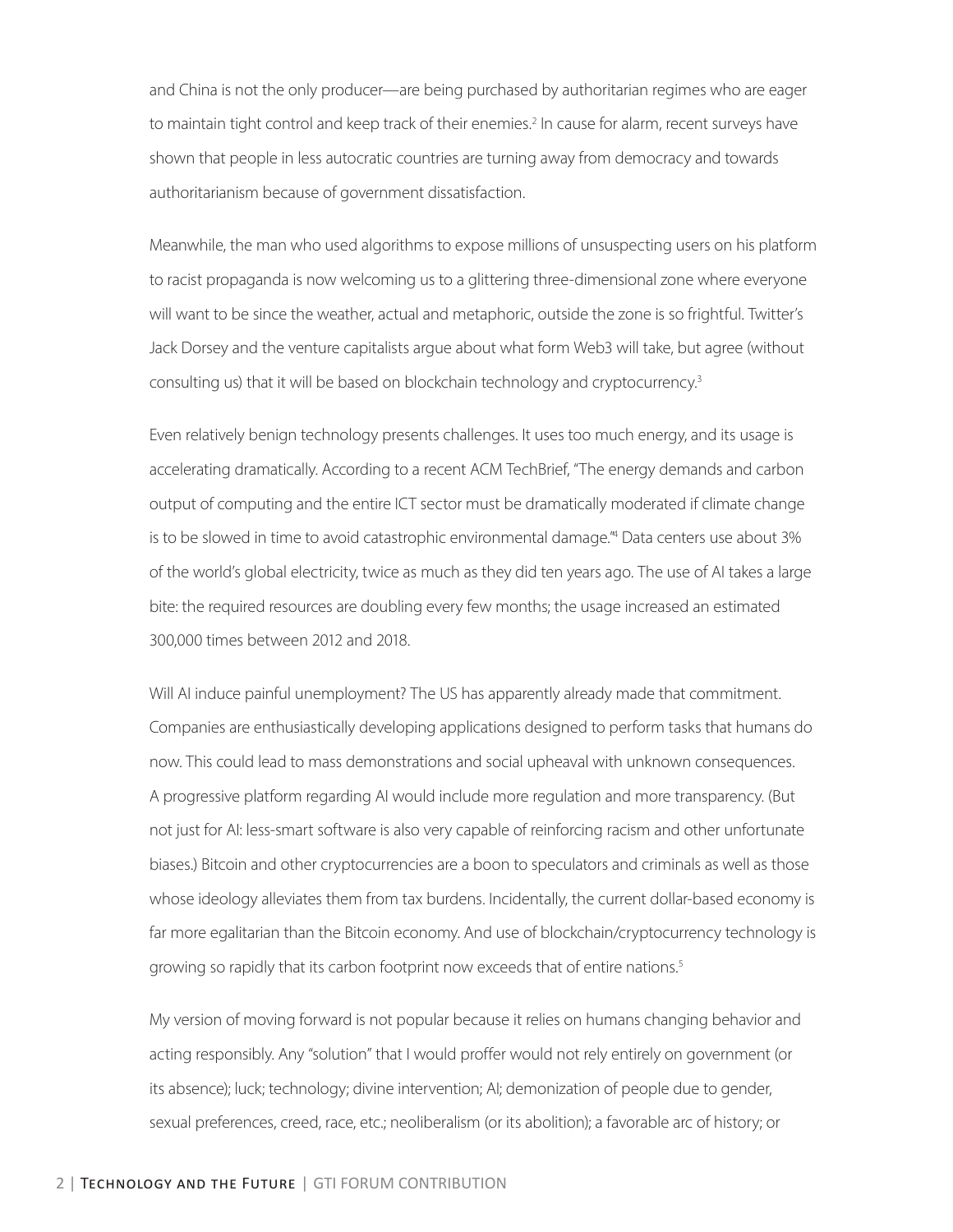any other singular leader, philosophy, religion, dogma, or manifesto to rescue us. We need middlerange theories, mutual adaptation and adjustment, and integrating thinking and acting.<sup>6</sup> If we are to survive with any of our humanity intact, it will be because enough of us tried hard enough and intelligently enough using the resources we could muster or develop as effectively as possible.

Social change, like waging war, requires pushing forward on all relevant fronts—and local conditions will vary. Social change movements will obviously use different approaches than the wagers of war, but they must employ the same logic: They cannot afford not to fight on all fronts. The idea that we must or can identify the "one thing" we need or the "first thing" we need to do is simply too risky. In other words, we can work for progressive uses of, say, blockchain technology, but certainly that should not mean opposing the cultivation of sustainable lifestyles or international networks.

While, as Paul Raskin suggests, we do need to resist some "specific technologies outright" (e.g., autonomous killer robots) and "advocate policies to regulate" other technologies (e.g., surveillance technology), we also need to actually be *building* technological alternatives, as to not "cede the field to business-as-usual forces." In the 1990s, there were over 200 digital community networks around the world that were free to use. The Seattle Community Network, which I helped launch, provided thousands of email accounts before the corporate tsunami swamped the innovative home-grown democratic institutions.

Work has continued in the civic tech arena, and some of the under-heralded technology initiatives are the most relevant for the great transition. Citizens, civil society, and governments worldwide are exploring avenues for building an informed participatory culture using technology that complements face-to-face venues. The focus is not about making democracy more convenient or delegating decisions to algorithms. In Barcelona, for example, activists worked with city government to develop an "ecosystem of public policies" using a variety of approaches including Decidem, which is now in use in New York City, Milan, and Mexico City.<sup>7</sup> Here in Washington State, the first climate assembly in the U.S. was recently convened. After extensive deliberation, a randomized group of citizens submitted nearly 100 recommendations to address climate change to the state legislature. This of course is only a minute sliver of the current work that includes citizen science, deliberation, decision-making, news reporting, and divides-bridging in diverse venues as well as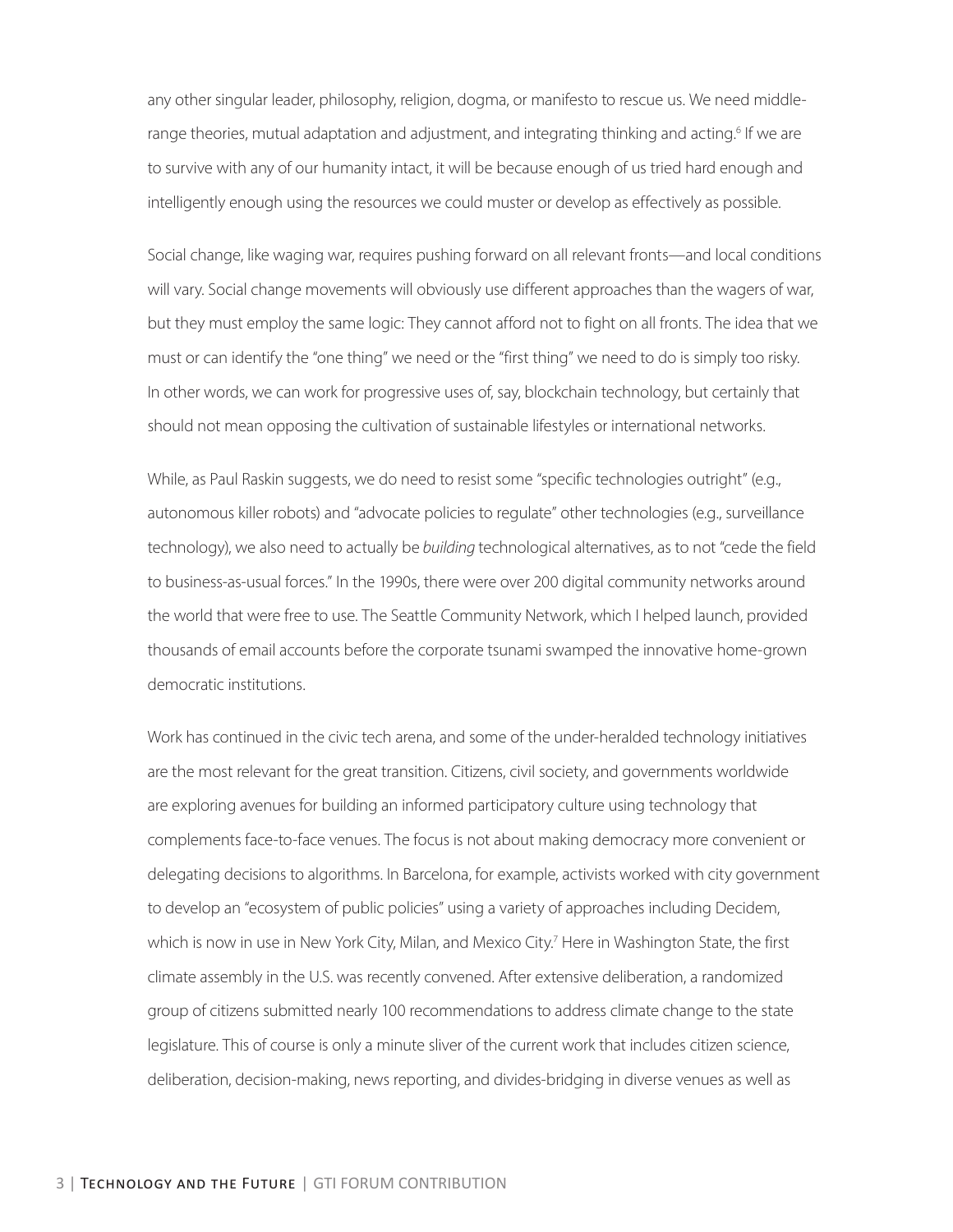theorizing, empirical work, and institutional transformation. An important issue now is how to learn from and leverage these efforts worldwide.

This may seem like a tepid response in the face of the catastrophic scenarios unfolding around us. But we are a clever species, and we may just be clever enough not to annihilate ourselves. Success will depend on our civic intelligence, not on a technological deus ex machina. If the civic tech approach helps increase and improve our civic intelligence (including our ability to work together), then I can find some reason to be hopeful.

Left for another day is the question of what type of society might emerge from the ashes of the one that collapses. My feeling is that the smoldering ruins would not be the ideal breeding ground for a sustainable society. The grand experiment in which we learn whether humans can exist together may be coming to an end.

#### Endnotes

1. Eunsun Cho, "The Social Credit System: Not Just Another Chinese Idiosyncrasy," *Journal of Public and International Affairs* (2020),<https://jpia.princeton.edu/news/social-credit-system-not-just-another-chinese-idiosyncrasy>.

2. Justin Sherman and Robert Morgus, "Authoritarians Are Exporting Surveillance Tech, And With it Their Vision for the Internet," Council on Foreign Relations, December 5, 2018, [https://www.cfr.org/blog/authoritarians-are-exporting](https://www.cfr.org/blog/authoritarians-are-exporting-surveillance-tech-and-it-their-vision-internet)[surveillance-tech-and-it-their-vision-internet.](https://www.cfr.org/blog/authoritarians-are-exporting-surveillance-tech-and-it-their-vision-internet)

3. Sam Shead. "Jack Dorsey Blocked on Twitter by Marc Andreessen after Web3 Comments," CNBC, Dec 23, 2021, [https://](https://www.cnbc.com/2021/12/23/jack-dorsey-blocked-by-marc-andreessen-on-twitter-after-web3-comments.html) [www.cnbc.com/2021/12/23/jack-dorsey-blocked-by-marc-andreessen-on-twitter-after-web3-comments.html](https://www.cnbc.com/2021/12/23/jack-dorsey-blocked-by-marc-andreessen-on-twitter-after-web3-comments.html).

4. "ACM Technology Policy Council Releases TechBrief on Computing and Carbon Emissions," New York, NY, October 28, 2021, [https://www.acm.org/media-center/2021/october/tpc-tech-brief-climate-change.](https://www.acm.org/media-center/2021/october/tpc-tech-brief-climate-change)

5. Baystreet Staff, "Cryptocurrency Scams Stole \$7.7 Billion From Investors In 2021," *Baystreet*, December 21, 2021, [https://](https://www.baystreet.ca/cryptonews/149/Cryptocurrency-Scams-Stole-77-Billion-From-Investors-In-2021) [www.baystreet.ca/cryptonews/149/Cryptocurrency-Scams-Stole-77-Billion-From-Investors-In-2021](https://www.baystreet.ca/cryptonews/149/Cryptocurrency-Scams-Stole-77-Billion-From-Investors-In-2021); Baystreet Staff, "Bitcoin Ownership Increasingly Concentrated In a Few Hands: Study," *Baystreet*, December 20, 2021, [https://www.](https://www.baystreet.ca/cryptonews/148/Bitcoin-Ownership-Increasingly-Concentrated-In-a-Few-Hands-Study) [baystreet.ca/cryptonews/148/Bitcoin-Ownership-Increasingly-Concentrated-In-a-Few-Hands-Study.](https://www.baystreet.ca/cryptonews/148/Bitcoin-Ownership-Increasingly-Concentrated-In-a-Few-Hands-Study)

6. Douglas Schuler, "On Beyond Wicked: Exploring the Uses of 'Wicked Problems," [https://computingwithinlimits.](https://computingwithinlimits.org/2021/papers/limits21-schuler.pdf) [org/2021/papers/limits21-schuler.pdf](https://computingwithinlimits.org/2021/papers/limits21-schuler.pdf).

7. Anna Bergren, "Barcelona Crowdsourced its Sharing Economy Policies. Can Other Cities Do the Same?" *Shareable*, January 18, 2017, [https://www.shareable.net/barcelona-crowdsourced-its-sharing-economy-policies-can-other-cities-do](https://www.shareable.net/barcelona-crowdsourced-its-sharing-economy-policies-can-other-cities-do-the-same/)[the-same/.](https://www.shareable.net/barcelona-crowdsourced-its-sharing-economy-policies-can-other-cities-do-the-same/)